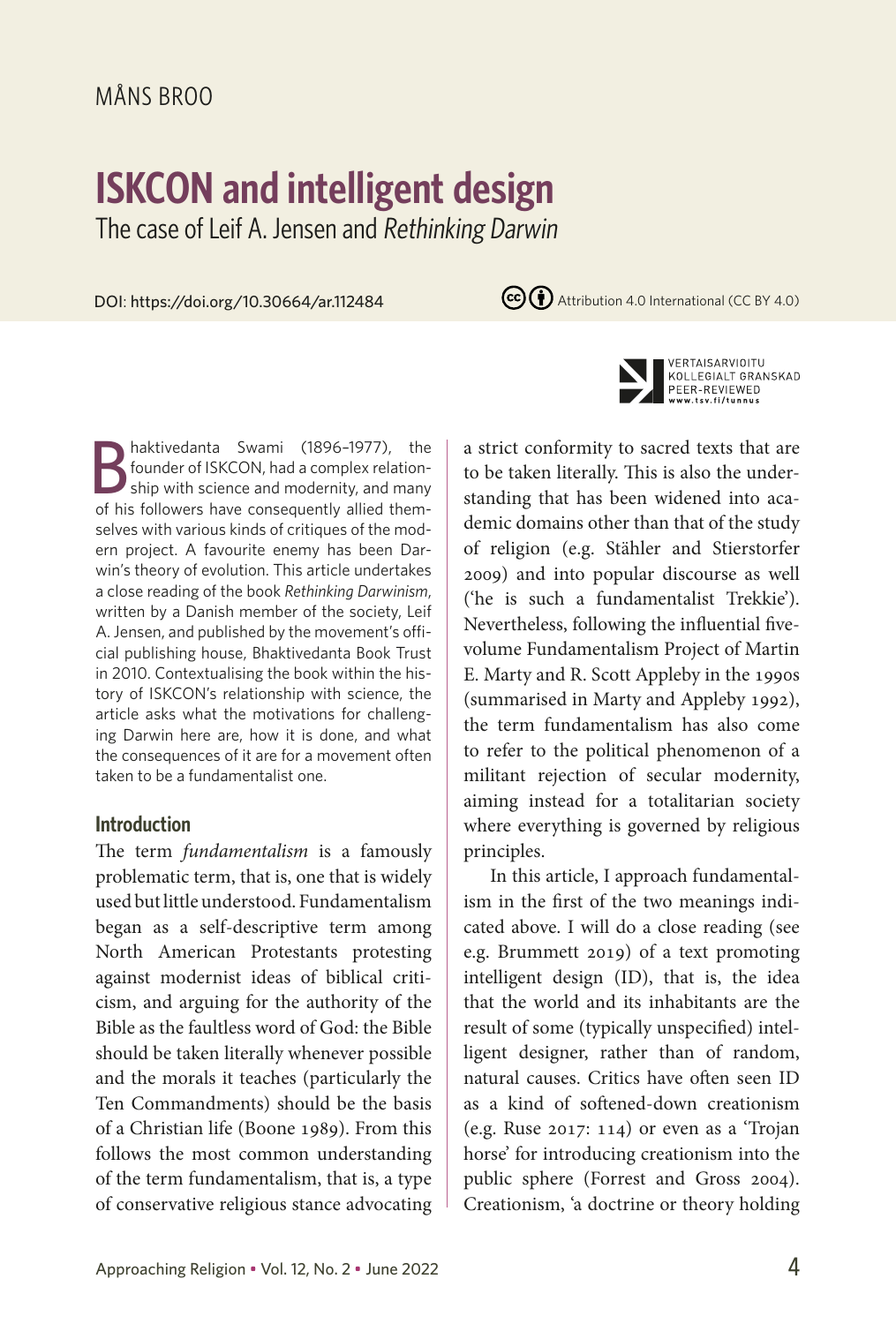that matter, the various forms of life, and the world were created by God out of nothing and usually in the way described in Genesis' (Merriam-Webster 2021), is routinely linked with the kind of fundamentalism I have opted to investigate (e.g. Price 1984: 19). But do all the parts of this equation (that is,  $ID = creationism = funda$ mentalism) really hold together when subjected to scrutiny, especially when what is studied falls outside the scope of Western Christianity, the original context of the concept of fundamentalism?

The text that I will look at is entitled *Rethinking Darwin: A Vedic Study of Darwinism and Intelligent Design*. It is written by Leif A. Jensen, 'Danish science writer, Chairman of the Danish Society for Intelligent Design and university lecturer on the subject of Darwinism and intelligent design' (Jensen 2010: 248). In addition to this, Jensen is an active member of ISKCON, the International Society for Krishna Consciousness, having the initiated name of Lalitānātha Dāsa. Jensen's book is published by the Bhaktivedanta Book Trust (BBT), founded in 1970 by A. C. Bhaktivedanta Swami Prabhupada (1896– 1977), the charismatic Bengali renunciant behind the ISKCON movement.

While the BBT calls itself 'the world's largest publisher of classic Vaishnava texts and contemporary works on the philosophy, theology, and culture of bhaktiyoga' (Bhaktivedanta Book Trust 2021a), it began as the exclusive publisher of the writing of Bhaktivedanta Swami alone. The BBT today publishes other authors within the fields mentioned in the quotation above but reprinting the writings of the founder and compiling new books based on his teachings remain its focus. All the BBT trustees and managers are ISKCON members (Bhaktivedanta Book Trust 2021b), and ISKCON and BBT are said to exist for the same purpose, that is, to serve Bhaktivedanta Swami's movement (Bhaktivedanta Book Trust 2021c). The BBT can thus be said to be ISKCON's official publishing house, and by being published through the BBT, Jensen's book can be taken to represent a stance at least not in opposition to ISKCON doctrine.

I will therefore in the following contextualise the book within ISKCON and its troubled relationship with science, and describe its contents and main ideas before finally offering some thought about what its implications are for a movement often described as fundamentalist (e.g. Green 2008). As I am not a trained biologist, chemist or astrophysicist, it perhaps goes without saying that I will not pass judgement on the book's scientific merit or lack of such, merely noting that it does not seem to have garnered any response from the scientific community.

# **ISKCON and science**

ISKCON is a modern form of the Gauḍīya Vaiṣṇava tradition begun by Śrī Kṛṣṇa Caitanya (1486–1533), a theistic Hindu movement focused on *bhakti* or devotion to Kṛṣṇa (for an overview of ISKCON, see e.g. Cole and Dwyer 2007). As *Rethinking Darwin* presents itself as a book on science, before coming to the book itself I will give a brief overview of the relationship between ISKCON and empirical science.

Olav Hammer (2004: 201–2) has differentiated four general ways in which religious spokespersons since the time of Copernicus and Bacon have defined the relationship between religion and the increasingly dominant scientific worldview. The first Hammer calls the *God of the gaps* approach, that is, invoking religious explanations for whatever science cannot (yet) explain. The second is *conflict*, that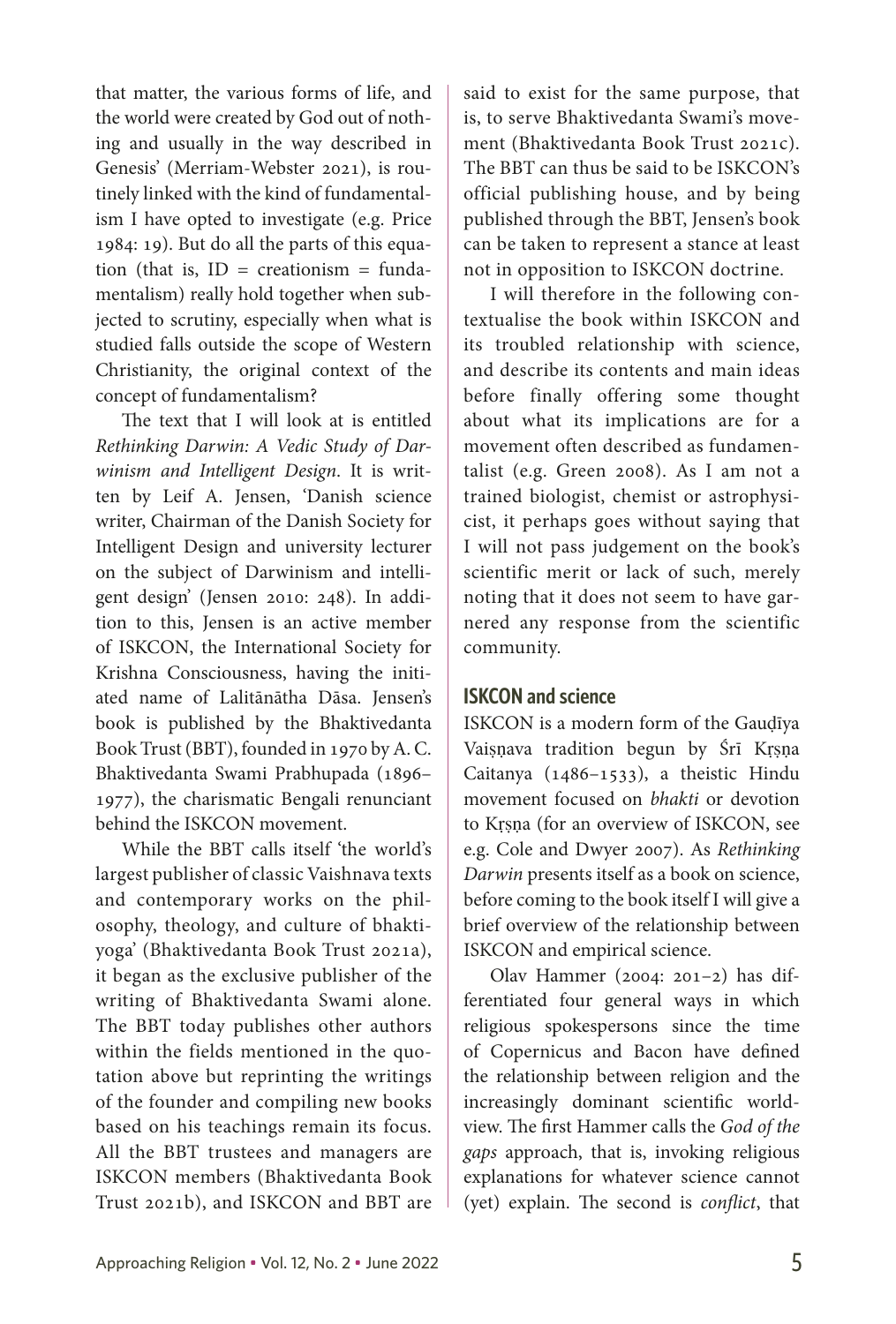is, consistently making science subservient to revelation. The third approach Hammer calls *two worlds*, meaning that religion and science fundamentally deal with different and incommensurable worlds. The fourth approach, finally, is *scientism*, or the position that if it is performed correctly, scientific inquiry serves to prove the religious viewpoint.

In general, modern Hindu groups have tended to take Hammer's scientist approach, by trying to show that modern science is presaged in the Hindu scriptures. According to Meera Nanda, this is facilitated by the pervasive power of monist ideas in modern Hinduism:

This doctrine of equality, of 'no real differences' of all sciences, enables the Hindu ideologues to erase distinctions between myths and science. Consequently, Hindutva ideology presents myths of Hindu texts as containing propositional knowledge about the natural world, and presents the method of introspection (yoga) as 'scientific' within the metaphysical assumptions of Hinduism. (Nanda 2003: 267)

Others (e.g. David Kinsley, quoted in Norelius 2009: 30–1) see the inclusivist tendency of Hinduism as behind this tendency, but whatever the cause, since the late nineteenth century, various Hindu thinkers, such as Kedarnath Datta Bhaktivinoda, Keshub Chandra Sen, Sri Aurobindo and Swami Vivekananda, have incorporated aspects of evolutionary theory into their thinking (pp.  $31-4$ ). This holds true today as well. Paul Lurquin and Linda Stone (2007: 84) have noted that the powerful 'Hindu nationalist' Bharatiya Janata Party (BJP) has never singled out evolution theory as a threat to Hindu values.

The relationship between ISKCON and science has on the other hand been a complicated one. In his overview of Bhaktivedanta Swami's engagement with science, Benjamin Zeller (2010) has shown how the swami tried several different approaches, from interpreting the discovery of anti-matter as evidence of a spiritual reality in his early booklet *Easy Journey to Other Planets* (first published in 1960) to presenting his teachings as 'spiritual science' through a kind of 'inverted Orientalism', and finally to an outright denunciation of empirical science altogether. Respectively, the first of these positions corresponds to Hammer's *scientism*, the second to what James R. Lewis (2003: 14) has called 'rational appeal' as a legitimising strategy (that is, appealing to someone's sense of logic and reason), and the third to Hammer's *conflict*.

Nevertheless, it is the conflict strategy that has most often been employed by later ISKCON authors, especially when it comes to the theory of evolution (see e.g. Rothstein 1996: 144–65). Bhaktivedanta Swami himself is sometimes held to have been fiercely anti-Darwinist (e.g. Rothstein 1996: 147), but Oliver Zambon and Thomas Aechtner (2018: 82–6) have shown him to have adopted several different approaches to this topic. The book *Life Comes from Life* (Prabhupada 1979) is within the movement often held to represent his criticism of Darwinism, and is indeed mentioned as such by Jensen both at the beginning and end of his work (Jensen 2010: 7, 212). *Life Comes from Life* is based on a series of informal discussions between Bhaktivedanta Swami and his followers, in particular Dr Thoudam Singh (1937–2006), who later went on to serve as the leader of the Bhaktivedanta Institute (BI), the scientific research institute of the ISKCON movement (Brown 2002: 102). Bhaktivedanta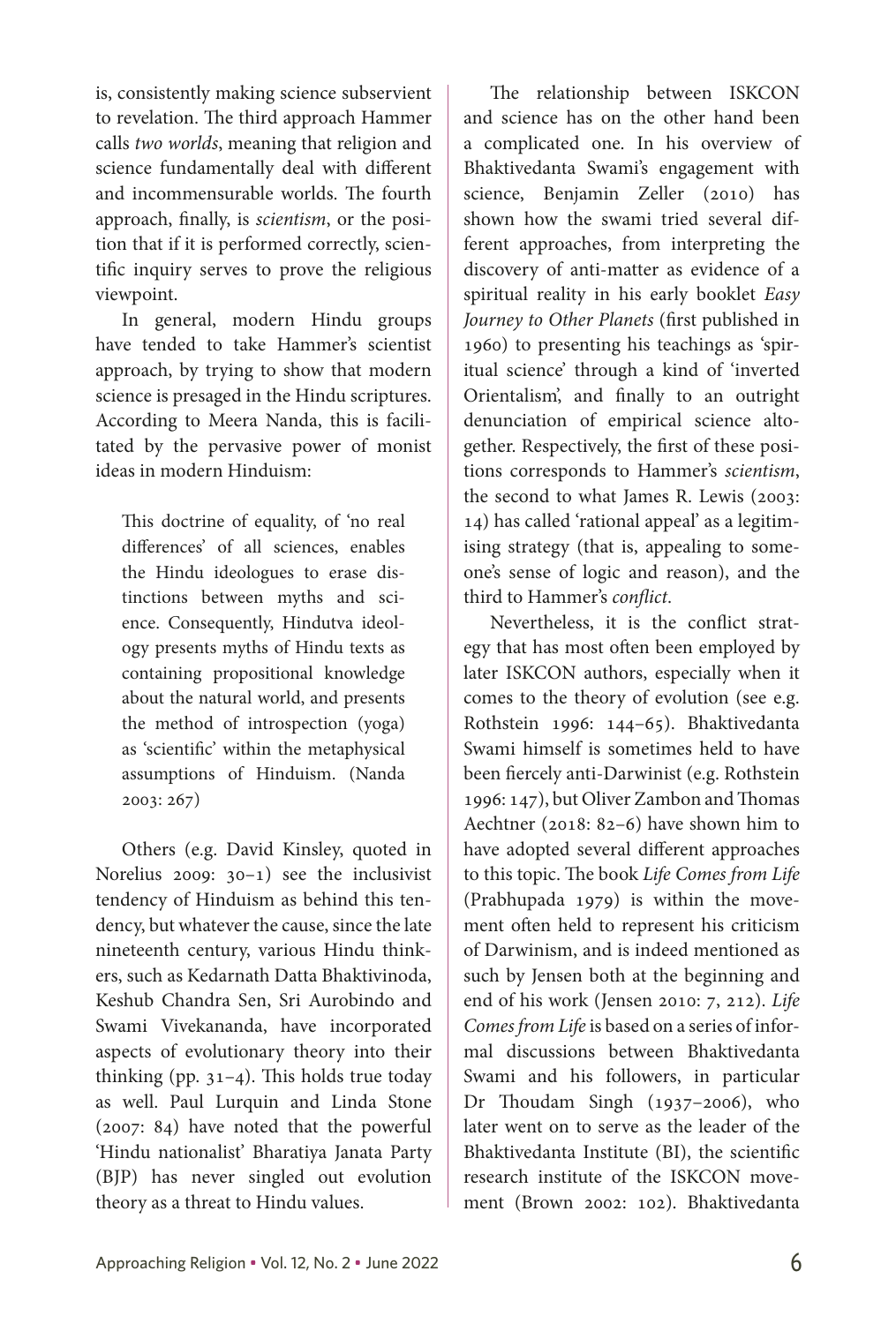Swami is rather less than generous in his evaluation of modern scientists in the discussions, calling them 'thieves', 'demons', 'animals' and 'rascals' to be 'kicked in the face with boots' (Zeller 2010: 274).

There is no indication of Bhaktivedanta Swami really wanting anyone to inflict physical harm on scientists (or of a disciple of his to have taken it literally); rather, I have elsewhere argued that such language to a large extent reflects Bhaktivedanta Swami's love of drama (Broo 2006a). Furthermore, both Benjamin Zeller (2010: 272) and Stewart Kreitzler (quoted in Zambon and Achtner 2018: 72–3) have shown *Life Comes from Life* to have undergone a complicated editorial process, making it less than reliable as an example of Bhaktivedanta Swami's view on evolution. Nevertheless, while later ISKCON authors such as Richard Thompson and Michael Cremo jettisoned the swami's abusive language and nuanced his arguments, both having impeccable academic credentials themselves, *Life Comes from Life* and Bhaktivedanta Swami's language in general have had a profound influence on the view on science within his movement.

Mikael Rothstein (1996: 18–19) has called the relationship between ISKCON and science one of 'negative syncretism', that is, not only that syncretism between science (in this case) and religion does not happen (no syncretism), but that a conscious effort is made to keep these two domains separate – but not in the sense of Hammer's *two worlds* approach, but in a way that explicitly relegates science to an unimportant or false position.

But why do ISKCON authors focus on evolutionary theory in particular? In a perceptive essay, Per-Johan Norelius (2009: 34) has pointed out that the science-critical stance of ISKCON stems from its founder, Bhaktivedanta Swami, not from the Gauḍīya Vaiṣṇava tradition that the movement stems from. Norelius goes on to show (2009: 35–41) that this stance has two ideological roots: Bhaktivedanta Swami's often adopted scriptural literalism (to which I will return below; see also Rothstein 1996), and, more importantly, the Vedantic idea of everything stemming from Brahman, the absolute. Matter thus arises from consciousness, rather than consciousness arising as an epiphenomenon of matter. It was this last idea that Bhaktivedanta Swami found particularly hateful and that his followers picked up and developed.

In their overview of ISKCON's Darwinscepticism, Zambon and Achtner (2018: 74–5) briefly mention Jensen's book as an example of how ISKCON co-opts arguments employed by Christian ID theorists, much as earlier ISKCON authors took over arguments of Christian young-Earth creationism (see Brown 2002). Let us now turn to the book itself to see exactly how Jensen does this.

# **Rethinking Darwin**

Jensen's book is printed as a convenient little paperback volume of 248 pages with several black-and-white illustrations, many (such as the one of a near-death experience on page 163) reproduced from earlier BBT and BI publications. The language and style of the book are geared to a general, nonspecialist audience such as university students, and not limited to ISKCON members, as seen by the helpful glossary at the end (Jensen 2010: 229–35) and the way in which specific ISKCON language and doctrines are toned down. The name Krishna, for example, is never applied to the source of everything (which is simply called 'God') and is in fact only mentioned once, in the context of presenting Bhaktivedanta Swami as the founder of the International Society for Krishna Consciousness. Unusually for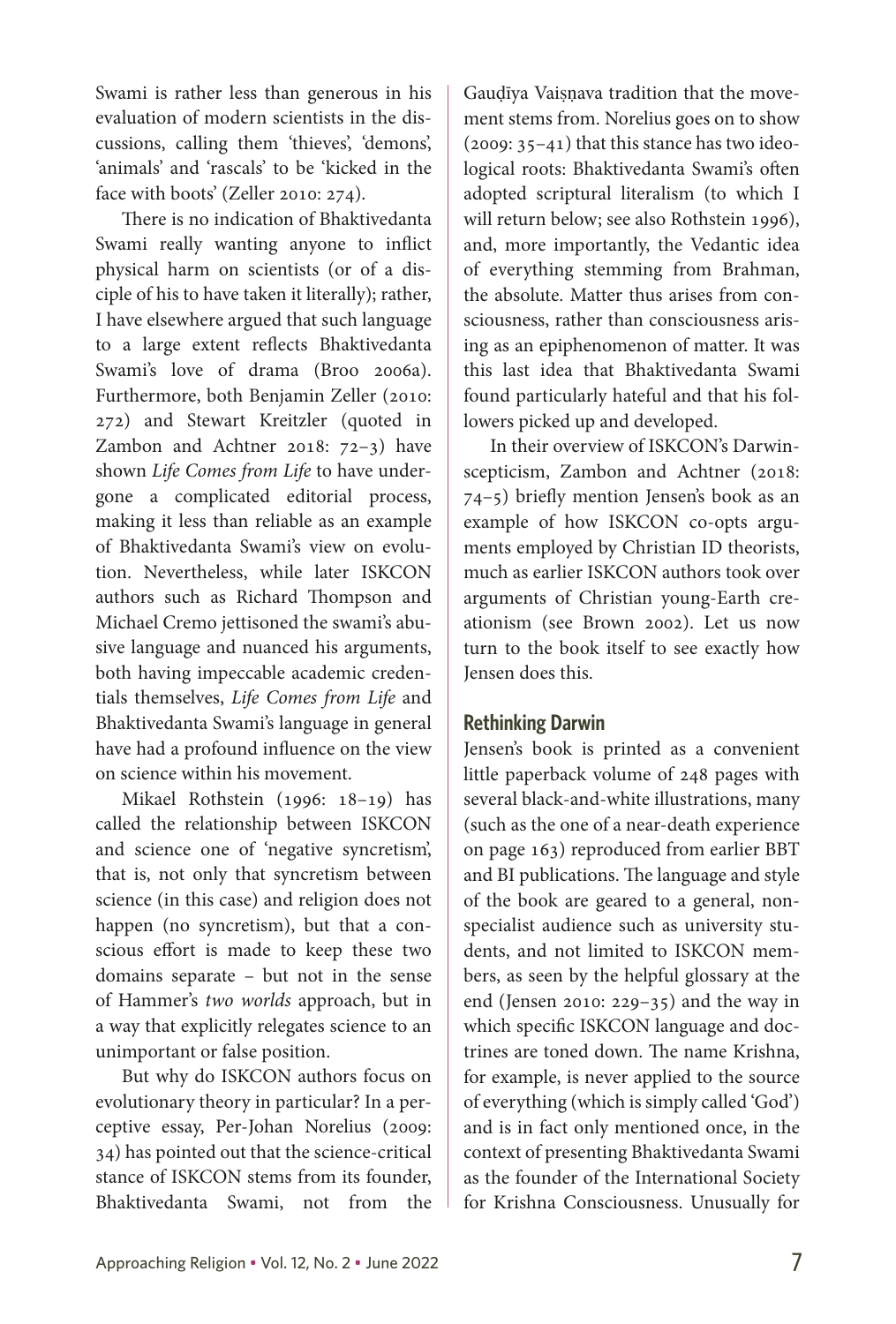ISKCON books, while there is a portrait of Charles Darwin on the cover and another one within (p. 2), the book contains no pictures of Krishna or of Bhaktivedanta Swami.

On the other hand, while toned down, the connection between Jensen, the book and ISKCON is not hidden in the publication. It is after all published by the BBT, mentions Bhaktivedanta Swami at the beginning and the very end, and provides the link to an official ISKCON webpage on the copyright page. Jensen gives both his secular and his initiated ISKCON name at the end of his introduction (Jensen 2010: 8), though the second is within parentheses. Whether all of this is enough to link the book to 'the Hare Krishnas' for a general readership is nevertheless perhaps doubtful.

In his introduction, Jensen familiarises his readers with the idea of the book, his co-authors (see below), the BI and (very briefly), the 'Vedic alternative' to follow, but he focuses on the importance of Darwin's theory for 'the very fabric of the modern world' (Jensen 2010: 1) and how it has been instrumental in forming a materialistic, naturalist view of the world, a view that is now being challenged by the ID movement. Jensen writes:

The question of life's origin and development influences every human being's self-understanding and indeed lies at the foundation of how we each build ideas of what is true and false, right and wrong, important and unimportant, and about the meaning of existence. (Jensen 2010: 5)

Apart from the introduction, Jensen's book contains fourteen chapters implicitly divided into two parts. The first and largest part consists of the first ten chapters. Four out of these ten chapters have been written by other, more famous, proponents of ID and at least three of them were previously published elsewhere, but here they are positioned in such a way as to function as integral parts of Jensen's book.

The first chapter traces the history of Darwinism, focusing on how parts of Darwin's original theory have been disproved while neo-Darwinism has nevertheless become scientific dogma. The second chapter, written by Jonathan Wells, is provocatively called 'Survival of the Fakest' and focuses on how many classic examples of Darwinian evolution (e.g. the Miller and Urey experiment of creating amino acids, Haeckel's embryo drawings or Kettlewell's peppered moths) are still routinely reproduced as evidence of evolution even though they have been disproved or problematised decades ago. Wells argues that such sloppy practices are an indicator of how Darwinism is more about ideology than science.

Chapter three examines the fossil record, arguing that it not only does not support Darwinian evolution but that it in fact presents anomalies that speak against it. Chapter four, written by William B. Dembski, introduces the reader to the history of the ID movement, noting that it is 'promising to upturn the cultural dominance of Darwinism much as the freedom movements in Eastern Europe overturned the dominance of Marxism at the end of the 1980s' (Jensen 2010: 65).

Chapter five deals with the question of convergent as opposed to homologous structures, arguing that this supports the idea of one creator forming variations of the same theme rather than the mechanisms of evolution independently coming up with the same structures at different geographical and temporal instances. In chapter six, Michael Behe presents the argument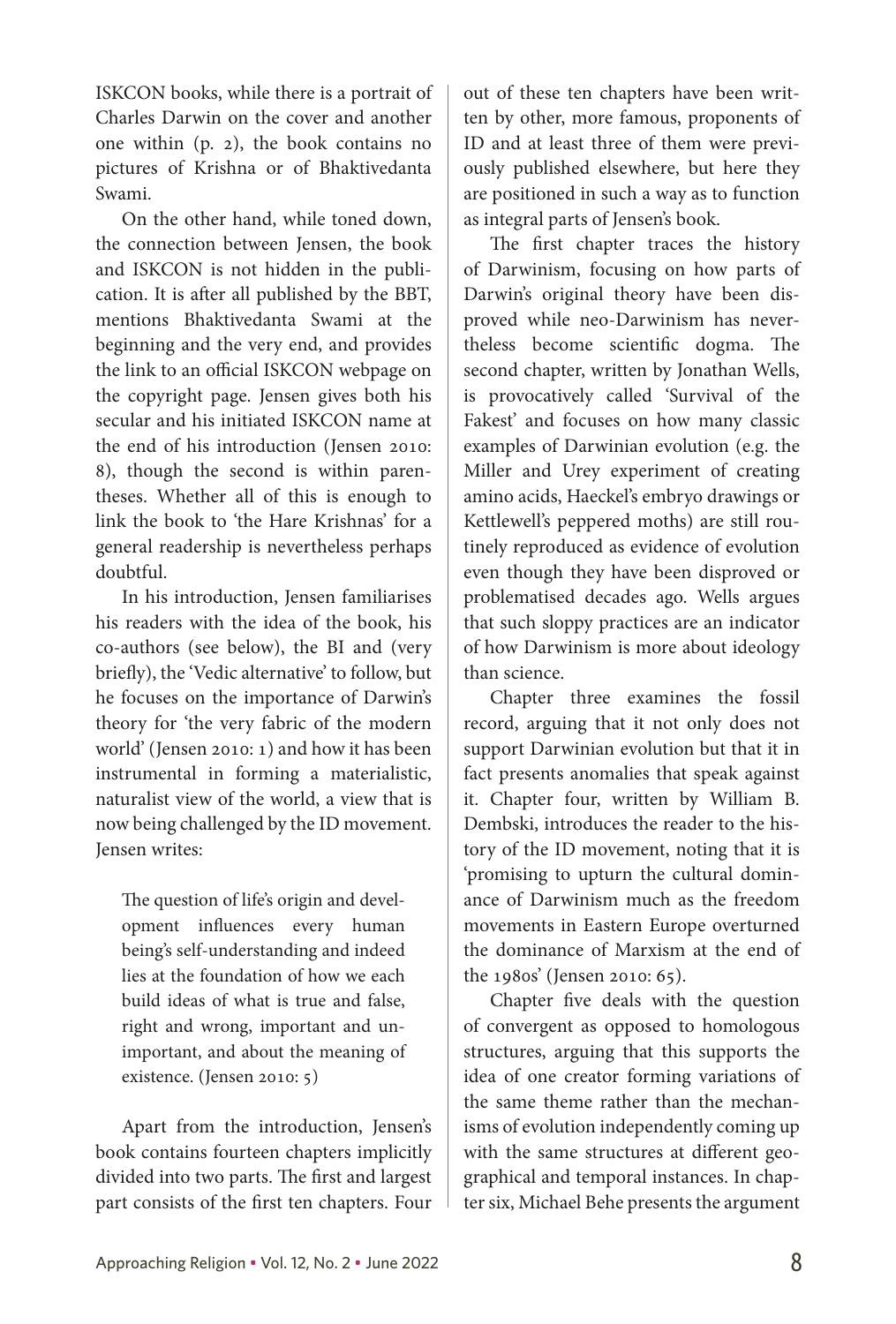of irreducible complexity, that is, cases of complex molecular systems where with the removal or absence of even one part the whole functionality would break down; they therefore could not have evolved gradually, as anything less than the complete system would have been useless.

Chapter seven, introduced with a quotation from a discussion of Bhaktivedanta Swami from *Life Comes from Life*, deals with the origin of life, arguing that the theory of the chemical origin of the building blocks of life is disputed and unsatisfactory. This is followed in chapter eight by another look at the molecular evidence introduced by Behe in chapter six. In chapter nine, the leading BI scholar Michael Cremo summarises the findings of his and Richard Thompson's book *Forbidden Archaeology* (1993), in which, through anomalous archaeological evidence (much of it from the nineteenth or early twentieth centuries), they claim a much longer history for the human race than mainstream science does. The tenth chapter deals with cosmology and in particular the anthropological principle, that is, that the universe appears to have been designed for life.

So far, there is really nothing in the book that has not appeared in earlier texts on ID, and indeed, Wells, Dembski and Behe are famous ID proponents affiliated to the Discovery Institute, a think-tank based in Seattle, Washington, with a 'special concern for the role that science and technology play in our culture and how they can advance free markets, illuminate public policy and support the theistic foundations of the West' (Discovery Institute 2021). Just as the creationist publications of the Institute of Creation Research in the United States influenced Muslim creationists such as the author of the lavish and widely distributed *Atlas of Creation* (Edis 1999), Harun Yahya (the pen-name of the Turkish author and preacher Adnan Oktar), the ID movement has created a body of arguments used by a broad range of anti-Darwinists. Jensen presents no original arguments against evolution, which is easily understandable: though he calls himself a 'science writer' (Jensen 2010: 248), he is not a scientist himself. He writes nothing about his educational credentials in the book, but in a presentation on an official ISKCON webpage, he is said to be a 'former science student' (Anon. 2021). Nevertheless, he has clearly made an extensive study of the field of ID, as evinced by the bibliography of his book, and has found of way of conveying its findings to a lay audience.

But what if Neo-Darwinism is wrong and there really is an intelligent designer behind everything? Where does that lead us? This is the implicit question behind the last few chapters of the book, where Jensen tries to argue for the reality of non-material phenomena. In chapter eleven, Jensen looks at consciousness, claiming, primarily on the basis of near-death experiences and memories of previous lives, that it is something different from matter altogether. In chapter twelve, he argues for the reality of paranormal experiences and in chapter thirteen he looks at inspiration and instinct, both deemed to point towards another, higher consciousness, 'superconsciousness'. None of this is usually done by ID authors, careful not to compromise their scientific standing any more than mainstream scientists already think they are doing. This is nevertheless an important part of Jensen's project. He writes:

Modern evolutionary thinking typically tries to reduce everything to matter and explain away indications for anything non-physical or beyond material nature. By demonstrating the shortcomings of this mode of think-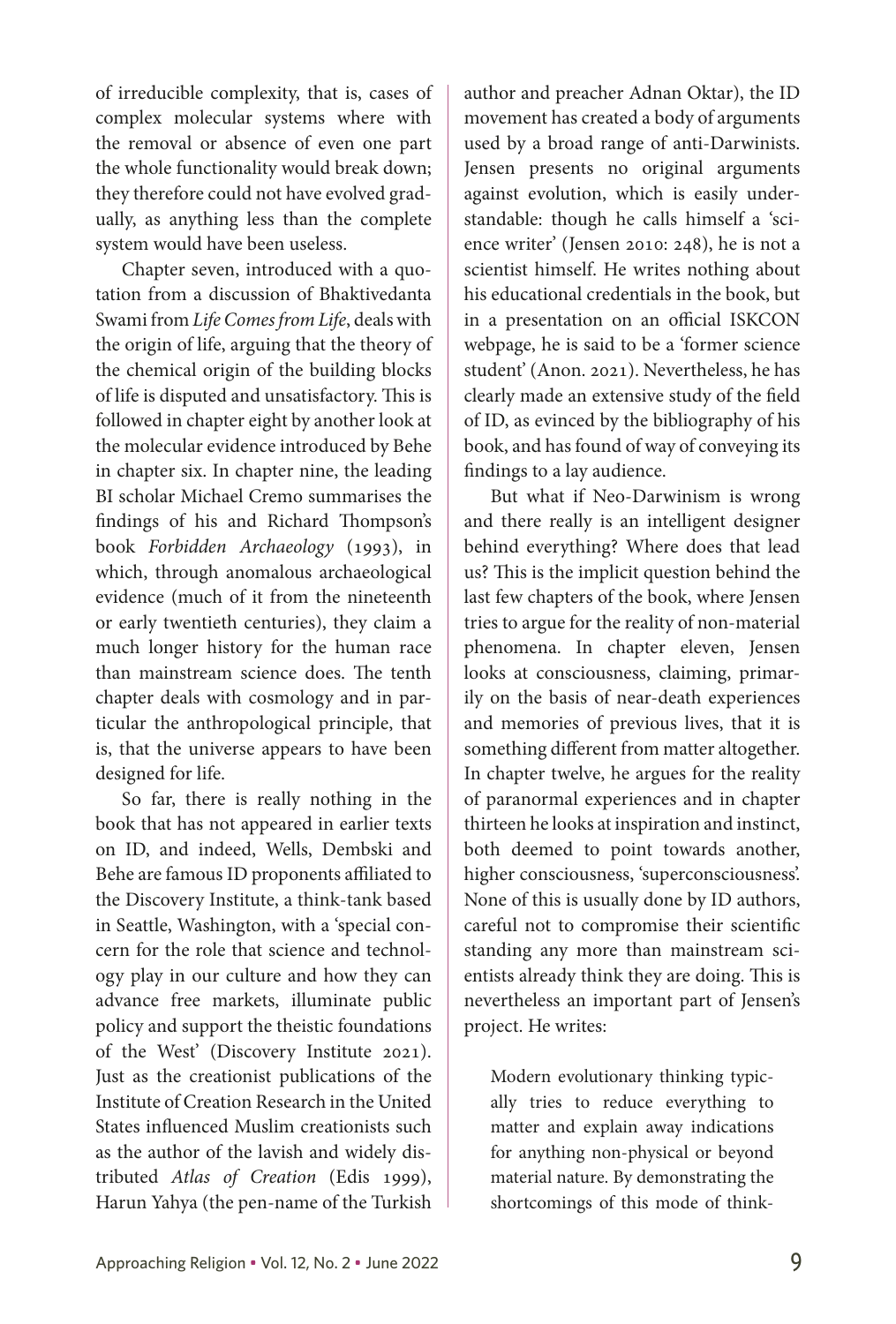ing, intelligent design points to something apart from matter. If evidence for the paranormal can be substantiated, this can only strengthen the case that intelligent design proponents seek to make. (Jensen 2010: 174)

Of course, as the book is presented as a scientific publication, the evidence garnered for such phenomena are not taken from religious texts but from the (arguably) scientific field of parapsychology. The arguments and the evidence (e.g. the reincarnation studies of Ian Stephenson) are familiar from BI publications and have here only been updated a little.

The subtitle of Jensen's book is 'A Vedic Study of Darwinism and Intelligent Design', but it is only in the fourteenth and last chapter that he introduces what he calls the Vedic paradigm, as 'Darwinism is a failed idea' (Jensen 2010: 196). This chapter therefore merits a closer examination than the previous ones. It mentions the 'Vedic texts of ancient India' once, and the 'Vedas' once too, but the term 'Vedic literature' is used more than a dozen times. Yet only two texts are explicitly mentioned, the *Viṣṇu Purāṇa* once (Jensen 2010: 201) and the *Bhagavadgītā* twice, the latter being once also directly quoted (pp. 208–9).

On the basis of this 'Vedic literature' the following ideas are presented. As the effect is always related to the cause, this world can tell us something about its original cause, the intelligent designer. As this world is made up not only of matter but also of consciousness and superconsciousness, as Jensen has tried to show throughout the book, these three categories describe the cause, though Jensen, following Gauḍīya Vaiṣņava orthodoxy, argues that matter and individual consciousness are subordinated to superconsciousness or God. The problem of theodicy is explained in the typical

ISKCON way (but this time not in line with orthodox Gauḍīya Vaiṣṇavism; see e.g. Dāsa and Dāsa 1994) as a fall of a minority of all souls from a spiritual world into this material world. The cause of the fall is a misuse of the free will of the soul. Jensen writes:

The problem with the world, therefore, is not that it is poorly designed but that it's the wrong place for us, a place where we don't belong, a world to which the soul has insisted on coming but which the Vedic literature insists can never be our real home. (Jensen 2010: 209)

After an introduction to the idea of a gradual evolution of consciousness through reincarnation, Jensen finally argues for a relationship between all forms of life through a common design but also through a common relationship, as the secondary creator Brahmā, being entrusted with the task of secondary creation or populating the universe, creates beings from his own body who then create new beings.

Jensen ends his book with some 'concluding words', describing his own journey towards scepticism of Darwin's theory and towards the BI and, later, ID, distinguishing ID from creationism on an epistemological basis, that is to say, creationists 'argue from the Bible' while ID people argue from empirical observations. He finds the association of ID people 'both fruitful and stimulating' (Jensen 2010:  $213-14$ ) and writes:

This book is the first of its kind in that although I use the same overall approach normally used by the BI, I have tried to blend material from both groups. Indeed, one of my goals has been to present to audiences normally reached only by the BI how the ID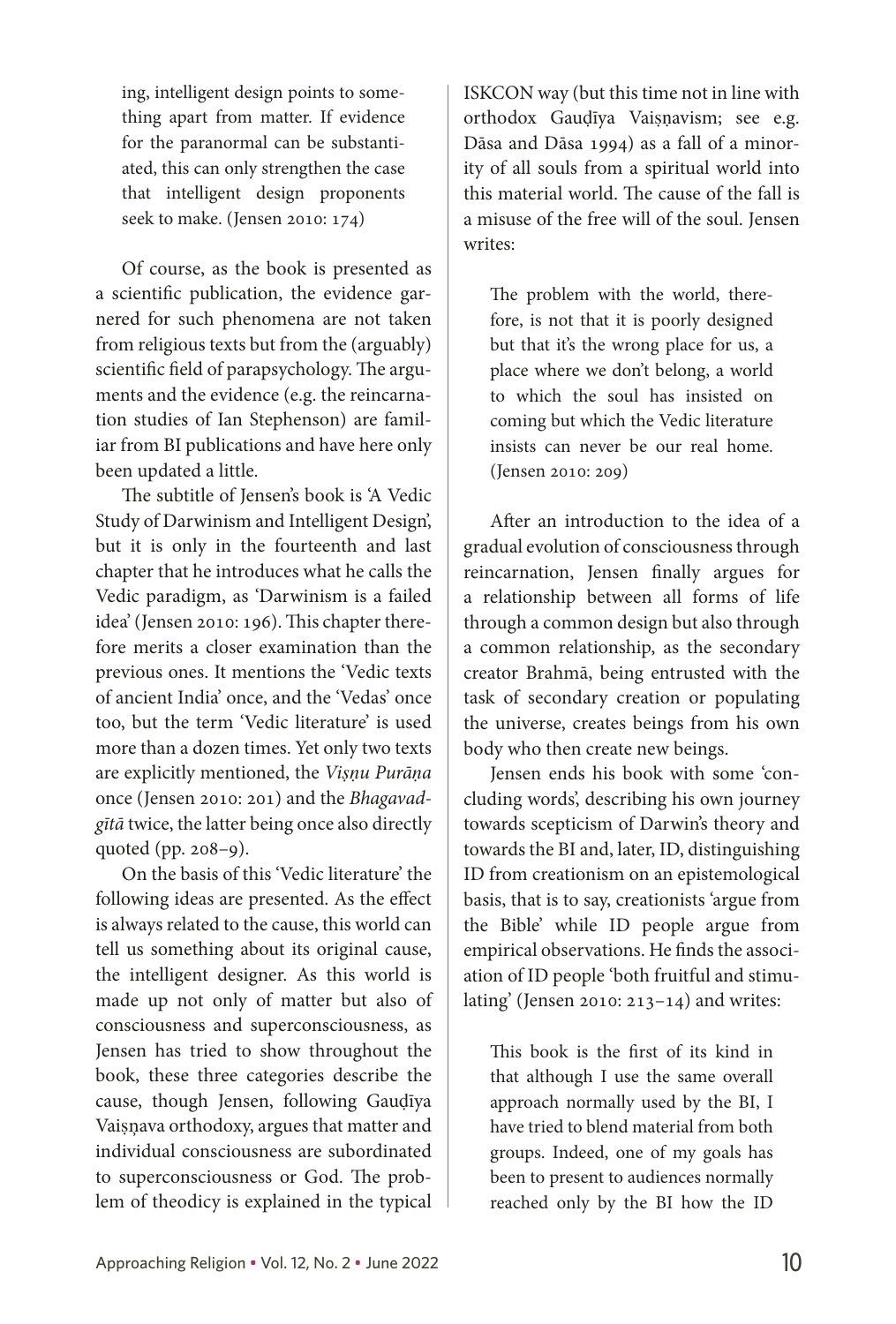people demonstrate the inadequacy of Darwin's theory and the concept of natural evolution. If the book can also inform the ID movement of some of the ideas from the BI, then so much the better. (Jensen 2010: 214)

Appositely for a book published by the BBT, Jensen ends with a quotation from Bhaktivedanta Swami on how, contrary to what 'modern scientists' say, life comes from life, and matter comes from life, which is the 'essence of the Vedic understanding of nature' (Jensen 2010: 214).

### **What does it mean to be Vedic?**

As we have seen, while the book claims to be a 'Vedic study', there is not much about this 'Vedic' paradigm given in it, and it is unclear what 'Vedic' really refers to. Rahul Peter Das (2006) has argued that Bhaktivedanta Swami and his followers use the term 'Vedic' in three different ways. The first one, that he calls  $Vedic<sub>1</sub>$ , corresponds to the Sanskrit term *śruti* ('that which is heard') or what Western academics usually call Vedic, that is, the four parts of the Vedas, beginning with the hymns (*saṃhitā*) and ending with the Upaniṣads. The second one, Vedic<sub>2</sub>, is any text connected with Vyāsa, held to be the divider of the Vedas and the author of the *Mahābhārata*, the *Purāṇas* and the *Brahma-sūtra*, and an *avatāra* of Nārāyaṇa himself. Finally, Vedic<sub>3</sub> is a more restricted sense of Vedic<sub>1</sub> that includes only the *saṃhitā* part of the four Vedas.

There are historical and ideological reasons for these shifts of meaning that fall outside the scope of this article (see e.g. Broo 2006b). Suffice it to say that most of the time, Bhaktivedanta Swami and his followers use the term 'Vedic' and 'Vedic literature(s)' in the broadest of these three ways ('Vedic,'; Das 2006: 35). Jensen's use of the term follows the same understanding, thus stretching all the way from the Upaniṣads to the epics and the Purāṇas.

In its valorisation of 'Vedic', ISKCON is not alone (for an introduction to how, for example, the Transcendental Meditation movement views the Veda, see Rothstein 1996: 72–9). Nevertheless, engaging with science in the 'Vedic' way that Jensen's book does poses an ISKCON member with several challenges. One of these has to do with epistemology. In common with other schools of Vedānta, the tradition that ISKCON affiliates itself with (*acintyabhedābhedavāda*) accepts three valid sources of knowledge: sense perception (*pratyakṣa*), inference (*anumāna*) and verbal testimony (*śabda*). Of these three, however, only the testimony of sacred texts is deemed to be faultless (see e.g. Gupta 2007). Sometimes this primacy of sacred text is claimed only for topics outside the scope of other sources of knowledge (e.g. the nature of God, see Uskokov 2009: 71), but Bhaktivedanta Swami often downplayed the epistemic value of anything outside the sacred texts. A graphic example of this is found in his commentary on a verse of the *Śrīmad-Bhāgavatam* (8.10.38), describing a particularly ferocious battle between the gods and the titans, where blood splattered all the way to the sun. Bhaktivedānta Swami writes:

A point to be observed here is that although the blood is stated to have reached the sun, it is not said to have reached the moon. Apparently, therefore, as stated elsewhere in *Śrīmad-Bhāgavatam*, the sun, not the moon, is the planet nearest the earth.

Engaging with Darwinism on the basis of scientific evidence (sense perception and inference) turns the tables. It is no longer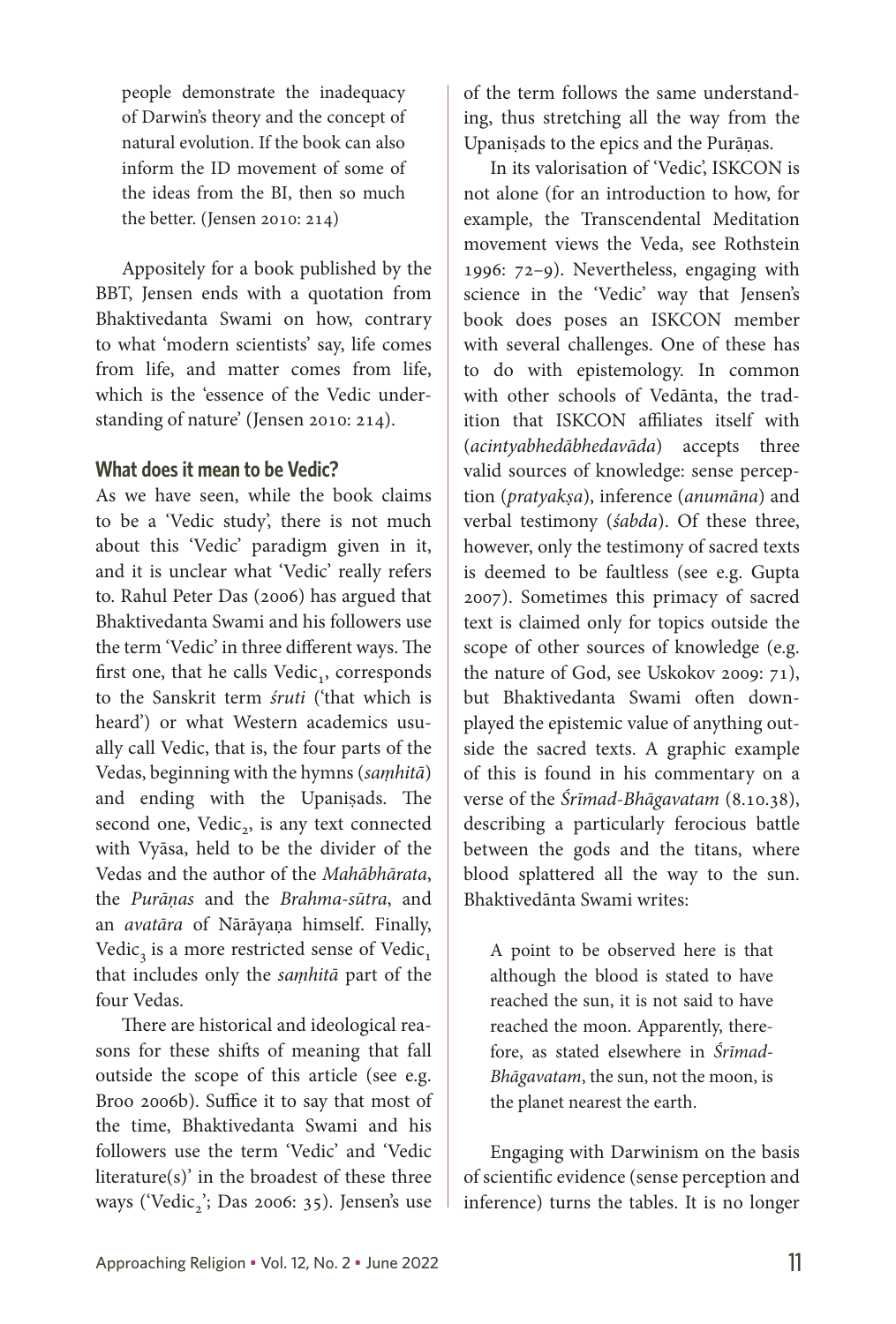the evidence of the scriptures that decides the issue, but the evidence of man-made, empirical science. Of course, in common with other types of creationism, ID has often been accused of obfuscating this point by claiming to be based on science while it actually depends on theistic presuppositions (Kojonen 2014: 89–101). That may be, but by paying such close attention, for instance to molecular evidence, while the scriptural canon of ISKCON is not aware of the very existence of molecules, Jensen's book implicitly challenges the epistemological basis of the ISKCON movement.

Jensen is not alone in doing this; Norelius (2009: 37) has noted the same with regards to the difference between the argumentation of Bhaktivedanta Swami and his BI followers. For example, Bhaktivedanta Swami generally seems to have understood the mythological cosmology of the *Śrīmadbhāgavatam*, replete with milk oceans, golden mountains and a sun closer to the earth than the moon, in a literal way. In trying to make sense of this fantastic cosmology, his disciple Richard Thompson (Sadāpūta Dāsa), taking a cue from Nils Bohr's quantum physical theory of two different but complementary perspectives of the atom (the 'wave perspective' and the 'particle perspective'), has argued that the *Śrīmad-bhāgavatam* propounds a 'higher dimensional' view of the cosmos (Rothstein 1996: 122–4). While Thompson's first book on the topic (*Vedic Cosmography and Astronomy*, 1989) stayed very close to the position of Bhaktivedanta Swami, basing its treatment of the topic as much on his comments as on the statements of the *Śrīmadbhāgavatam* itself, in his second (*Mysteries of the Sacred Universe*, 2000), Thompson is much less dependent on Bhaktivedanta Swami's comments, as he is on his final suggestion for how to visualise the cosmos in the form of a mechanical chandelier,

written shortly before his untimely passing (2008) and which forms the basis for how this chandelier will be constructed in the flagship temple of ISKCON in Mayapur, India (Temple of the Vedic Planetarium 2021).

What happens in the case of Thompson's 'Vedic cosmology' resembles the case of evolution in Jensen's book. Neither Thompson nor Jensen offer a single word of criticism of Bhaktivedanta Swami, who with the ageing and diversification of ISKCON steadily becomes more and more of the infallible, unifying figure of the movement, regardless of his having passed away in 1977, but they do move away from his exclusive reliance on a literally understood scripture for correct knowledge of the world.

## **How literal does literalism have to be?**

As the example of the blood splattering to the sun above shows, Bhaktivedanta Swami often took a very literal view of the scriptural canon of Gaudīya Vaisnavism. This has led some scholars to see him and his movement as an example of fundamentalism. Bhaktivedanta Swami famously named his translation of the *Bhagavad-gītā*, 'Bhagavad-gītā as it is'; Eric J. Sharpe (1985: 145) saw this edition of the *Bhagavad-gītā*, and by extension the whole ISKCON movement, as an 'alternative fundamentalism', where the Bible has simply been exchanged for the *Bhagavad-gītā*. Other scholars have followed the same lines of thought (e.g. Green 2008). Not everyone agrees, though. Kim Knott (2000: 166) argued already twenty years ago that it is time to stop calling ISKCON a fundamentalist movement, 'in the light of ISKCON's openness to theological exchange, its flexibility in finding appropriate ways of delivering its message in new contexts, and its realism regarding its relationships with the wider society, and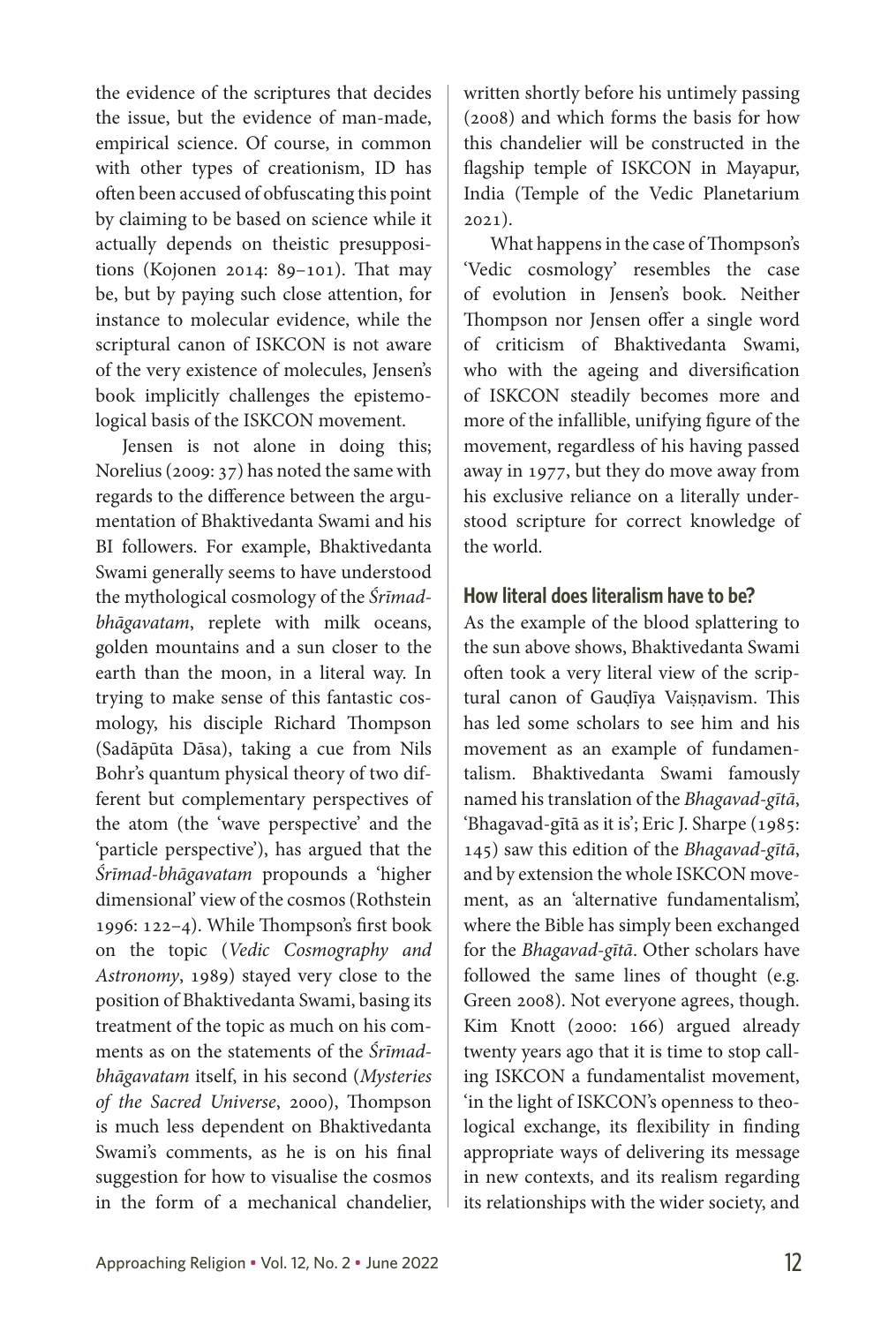with its own changing membership', but her opinion may be coloured by her having focused her study on the particularly liberal UK branch of the movement.

Nevertheless, if 'scriptural literalism' is to be taken as a defining factor of fundamentalism, how literal does a literal reading need to be? In chapter ten of his book, Jensen briefly describes the Big Bang theory, noting that this today almost universally accepted theory was initially opposed by many scientists for anti-religious sentiments, as 'a universe with a beginning invariably points to a creator' (Jensen 2010: 145). The Big Bang theory, Jensen continues,

reveals a number of physical constants that are so precise that if they were only fractionally smaller or larger there would be no stable atoms, stars, galaxies, and none of the elementary particles necessary for life. The value of these constants appears arbitrary; that is, there is no inherent quality or property in nature that determines them. They just happen to be perfect. The probability that this perfection could be the result of pure chance is beyond exceedingly small. (Jensen 2010: 145)

Leaving aside, as usual, the merit of the argument itself, what is surprising, or, for an ISKCON reader perhaps even shocking, is that Jensen's argumentation here builds on the premise of the Big Bang theory being correct. In a recorded conversation from December 1973, just a few days after the conversations of the *Life Comes from Life* book, Bhaktivedanta Swami ridiculed the theory, calling it a 'nonsense proposition' and a 'rascal argument' (Prabhupada 2021a).

What Jensen does, then, is argue for the existence of a creator, but with arguments that fly in the face of a literal reading of the 'Vedic literature', which of course has nothing to say about a Big Bang, but which can be construed to imply such a type of creative event – if read non-literally. In fact, Bhaktivedanta Swami himself in later discussions seemed open to such an idea. In a lecture from 1975 he said:

Explosion, yes. So they are seeing that explosion and the chunk, but they cannot explain how the chunk became exploded. Sometimes we see that some earth, by the sunshine heating, heating, heating, it breaks, all of a sudden. So this explosion of the chunk does not take place automatically. It is due to the sunshine drying it, drying it, drying it, and at a point it breaks. Similarly, the chunk is also, we can accept, the total material energy. That is, you can take it as a chunk. But this material energy in the form of a chunk is agitated by the glance of Mahā-Viṣṇu. That is stated, *sa aikṣata, sa asṛjata [He glanced, He created].* Material energy itself cannot explode. The explosion theory is there … Not theory, fact. But the total material energy, *mahat-tattva,* when it is glanced over by Mahā-Viṣṇu, then it becomes agitated, and the modes of material nature begins to act. (Prabhupada 2021b)

Here, Bhaktivedanta Swami takes the 'chunk' of primordial, pre-Big Bang matter to be synonymous with the totality of unmanifest matter of Bhāgavata Sāṃkhya (*mahat-tattva*) and equates the 'explosion' with the creative glance of Kṛṣṇa in the form of Mahā-Viṣṇu, going so far as to call the 'explosion theory' not a theory but a fact.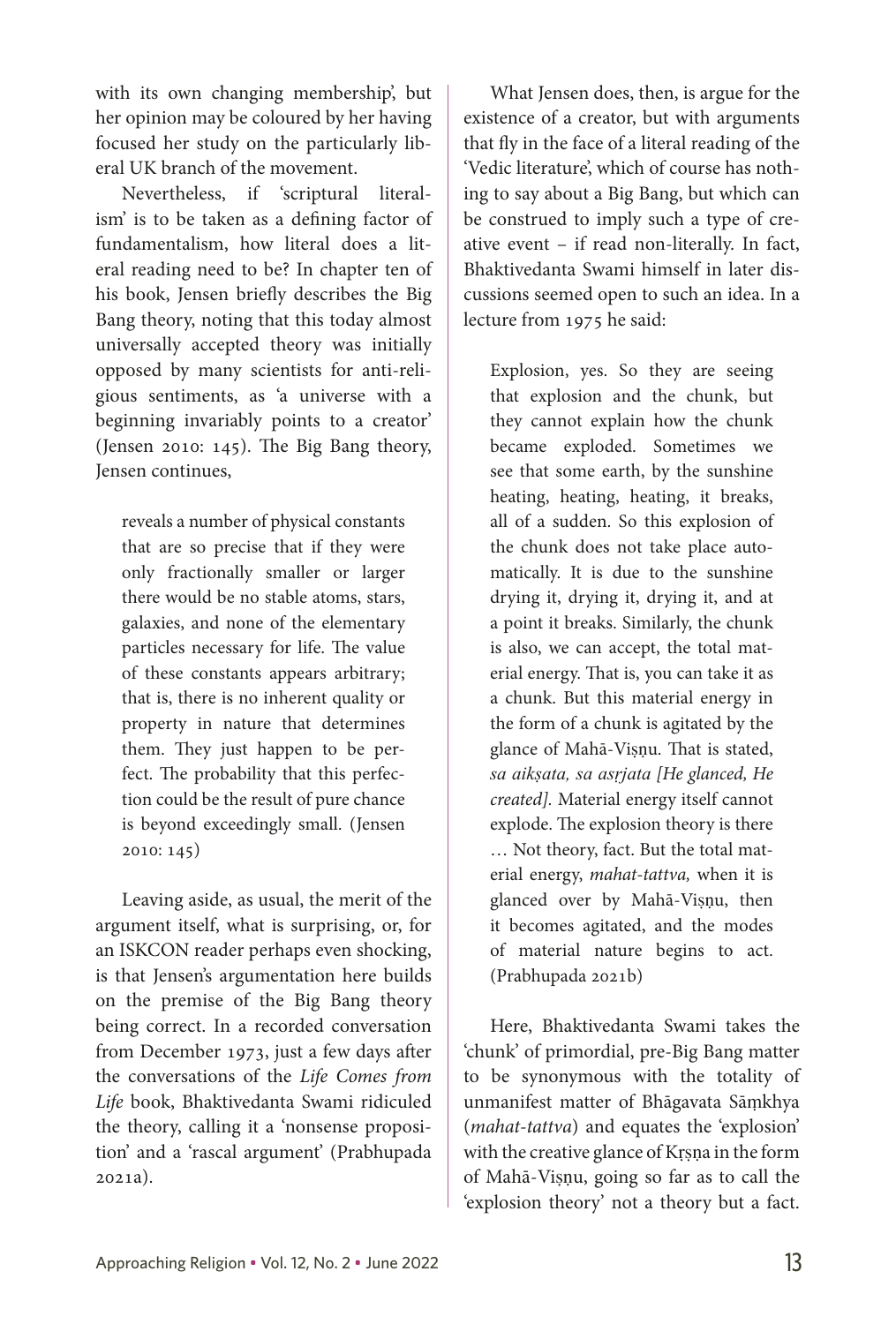He does so on the basis of scripture (the Sanskrit phrases are quoted from *Aitareya Upaniṣad* 1.1.1–2; Olivelle 1998: 316), but this is hardly a literal reading of the scriptures or a confrontational approach to science, but rather a type of Hammer's scientism, corresponding well to Zeller's (2011) observation on how flexible and contextspecific Bhaktivedanta Swami could be in his approach to science in general.

What we have seen, then, is that the idea of 'literal' understanding of religious texts is very difficult to measure. Except as a strawman, it is also very difficult to find. Where are the people who affirm a completely literal reading of religious scriptures? Even the famous 1979 Chicago Statement of Biblical Inerrancy, signed by 200 North American Evangelical leaders, recognised the need for 'taking account of [the Bible's] literary forms and devices' (International Council on Biblical Inerrancy 1979, 6). While ISKCON certainly subscribes to a much more literal view of its scriptures than most other Hindu movements do, that does not mean that all interpretation is abandoned.

### **Conclusion**

Why exactly Bhaktivedanta Swami's followers so often latched on to his confrontational approach to science rather than the other approaches that he used falls outside the scope of this article. What is important here is that both Bhaktivedanta Swami and at least some of his followers, such as Jensen, are willing to adopt approaches towards science that do not presuppose a literal reading of the 'Vedic literature' so important for the theology of the ISKCON movement and that does not deprive empirical science of all its epistemic value.

Of course, Jensen's book may from a wider ISKCON perspective be seen as presenting a provisional teaching like some of the other outreach work of ISKCON in recent years (Karapanagiotis 2021), that is, as using the language of science to set the reader on a path that one day will lead beyond it. This is how Rothstein (1996: 147) understands the ways in which Bhaktivedanta Swami's followers have toned down and intellectualised his criticism of science, that is, as 'strategy'. But such a strategy would be a dangerous one. For one thing, any secret, underlying strategy will eventually leak, such as in the case of the so-called 'Wedge' document of the Discovery Institute (see e.g. Forrest and Gross 2004), but more importantly, how exactly would you go about saying that what set you on the path was really a lie all along?

Despite its title, it would be naïve indeed to take Jensen's book as a simple 'rethinking' of Darwin's contribution motivated by new empirical findings: it is an ISKCON publication, motivated, like earlier BI publications, by a wish to present a superior 'Vedic' alternative to what is deemed the basis of a materialistic worldview, using carefully selected empirical findings to further that goal. Nevertheless, to see the argumentation in his book as merely a provisional one is also reductive. After all, Jensen is the founder and moving force of the Danish ID association, actively networking with an international group of ID people (Intelligent Design DK 2021).

To come back to the question posed at the beginning of the article: is Jensen's ID project an instance of fundamentalist thinking? Obviously not if 'fundamentalism' is taken in the political sense of Marty and Appleby, but while it certainly is motivated by religious concerns, it is also not fundamentalist in the conservative, literalist sense in which many scholars have painted ISKCON. If anything, this exercise has reminded us of the deeply problematic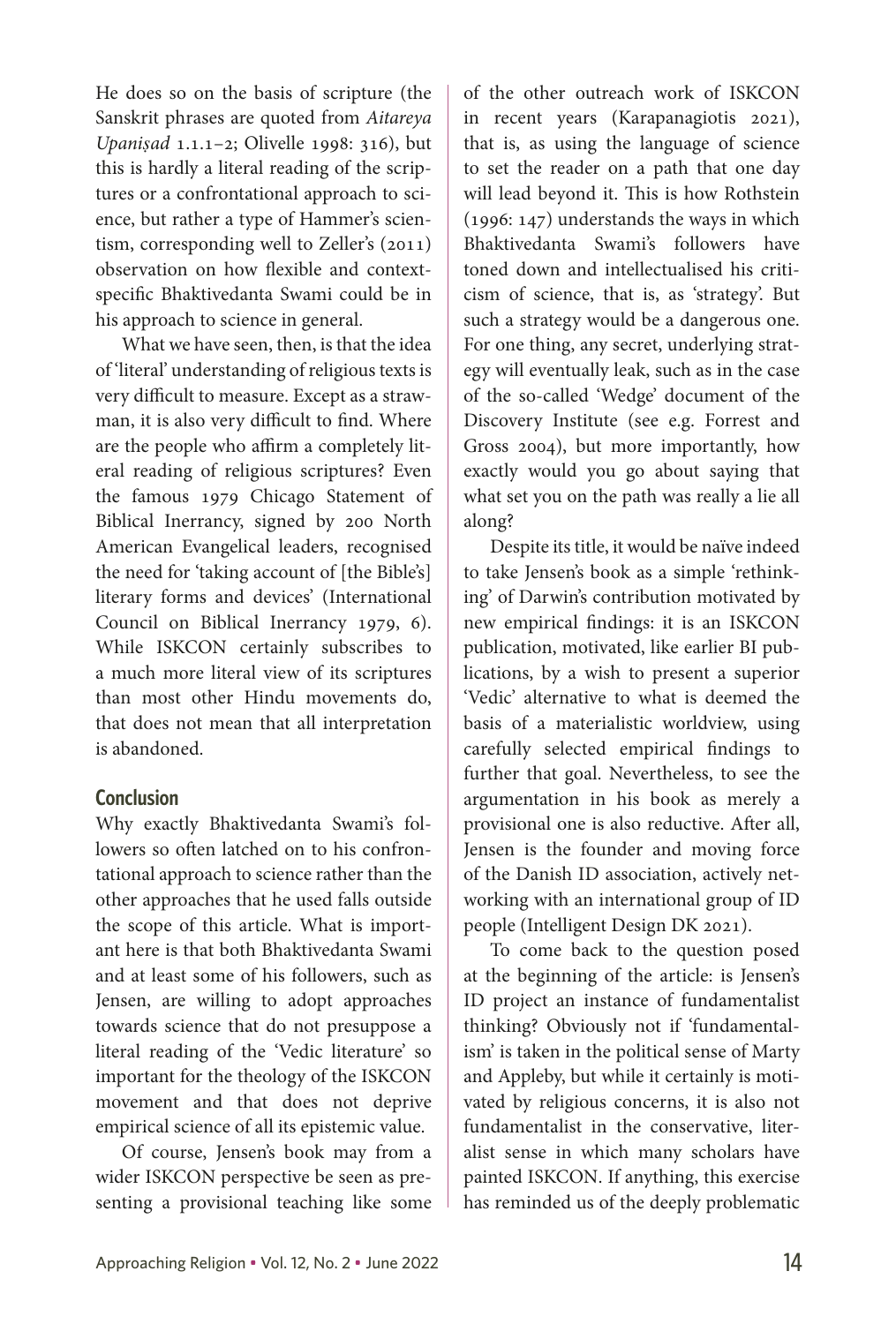nature of both 'fundamentalism' and 'literalism', both terms that appear to be very difficult to operationalise, especially outside their original contexts.

Looking at Jensen's book as an instance of ISKCON's engagement with science, on the other hand, has given us some useful information. Jensen is not engaged in what Rothstein called 'negative syncretism' with science; rather, in allying himself with the broader ID movement, he has cautiously moved outside the confines of ISKCON and broadened the audience of the efforts of the BI. It remains to be seen in which direction the next steps will be taken.  $\blacksquare$ 



**Måns Broo** is a lecturer in the Study of Religions at Åbo Akademi University, Finland, and a research fellow at the Oxford Centre for Hindu Studies, UK. His research interests include ritual studies and both modern and classical forms

of Hinduism. At present, he is engaged in compiling a critical edition and annotated translation of the sixteenth-century Gauḍīya Vaiṣṇava text *Haribhaktivilāsa*. He lives in Åbo, Finland, together with his wife, daughter and dog Frodo.

#### **Bibliography**

- Anon. 2021. 'Contributors', *Back to Godhead*, <http://btg.krishna.com/contributors> (accessed 14.11.2021).
- Bhaktivedanta Book Trust. 2021a. 'About', The Bhaktivedanta Book Trust [website], <https://bbt.org/about> (accessed 11.11.2021).
- Bhaktivedanta Book Trust. 2021b. 'BBT organogram', The Bhaktivedanta Book Trust [website], <https://bbt.info/bbt-organogram/> (accessed 11.11.2021).
- Bhaktivedanta Book Trust. 2021c. 'ISKCON and the BBT', The Bhaktivedanta Book Trust [website], <https://bbt.info/iskconand-the-bbt/> (accessed 11.11.2021).
- Boone, Kathlyn C. 1989. *The Bible Tells Them*

*So: The Discourse of Protestant Fundamentalism* (New York: SUNY).

- Broo, Måns. 2006a. 'Bhaktivedanta Swami's rhetoric of violence', in *Exercising Power: The Role of Religions in Concord and Conflict*, ed. Tore Ahlbäck, Scripta Instituti Donneriani Aboensis 19 (Turku/Åbo: The Donner Institute), pp. 38–50, doi: <https:// doi.org/10.30674/scripta.67299>.
- *Broo*, Måns. 2006b. '*Jīva Gosvāmin* on the e*xtent* of the *Vedic* paradigm', *Journal of Vaishnava Studies* 15(1): 5–29.
- Brown, C. Mackenzie. 2002. 'Hindu and Christian creationism: "transposed passages" in the geological Book of Life', *Zygon: Journal of Religion and Science* 37(1): 95–114.
- Brummett, Barry. 2019. *Techniques of Close Reading*, 2nd edn (Los Angeles, CA: Sage).
- Cole, Richard, and Graham Dwyer. 2007. *The Hare Krishna Movement: Forty Years of Chant and Change* (London: [I. B. Tauris\)](https://en.wikipedia.org/wiki/I._B._Tauris).
- Das, Rahul Peter. 2006. '"Vedic" in the terminology of Prabhupada and his followers, *ISK-CON Communications Journal* 4(2): 23–38.
- Dāsa, Satya Nārāyaṇa, and Kuṇḍalī Dāsa. 1994. *In Vaikuṇṭha Not Even the Leaves Fall. A Treatise on the Bondage of the Jīva* (Vrindavan: Jivas).
- Discovery Institute. 2021. 'What we do', Discovery Institute [website], <https://www.discovery.org/about/> (accessed 10.11.2021).
- Edis, Taner. 1999. 'Cloning Creationism in Turkey', *Reports of the National Center for Science Education* 19(6), <https://ncse.ngo/ cloning-creationism-turkey> (accessed 13.11.2021).
- Forrest, Barbara, and Paul R. Gross. 2004. *Creationism's Trojan Horse. The Wedge of Intelligent Design* (Oxford University Press).
- Green, Andrea D. 2008. 'Moral and Faith Development in Fundamentalist Communities: Lessons Learned in Five New Religious Movements', unpublished Ph.D. dissertation (Emery University).
- Gupta, Ravi. 2007. *The Caitanya Vaiṣṇava Vedānta of Jīva Gosvāmī* (Abingdon: Routledge).
- Hammer, Olav. 2004. *Claiming Knowledge. Strategies of Epistemology from Theosophy to the New Age* (Leiden: Brill).
- Intelligent Design DK. 2021. 'Intelligent Design DK. Har livet udviklet sig av sig sjelv, eller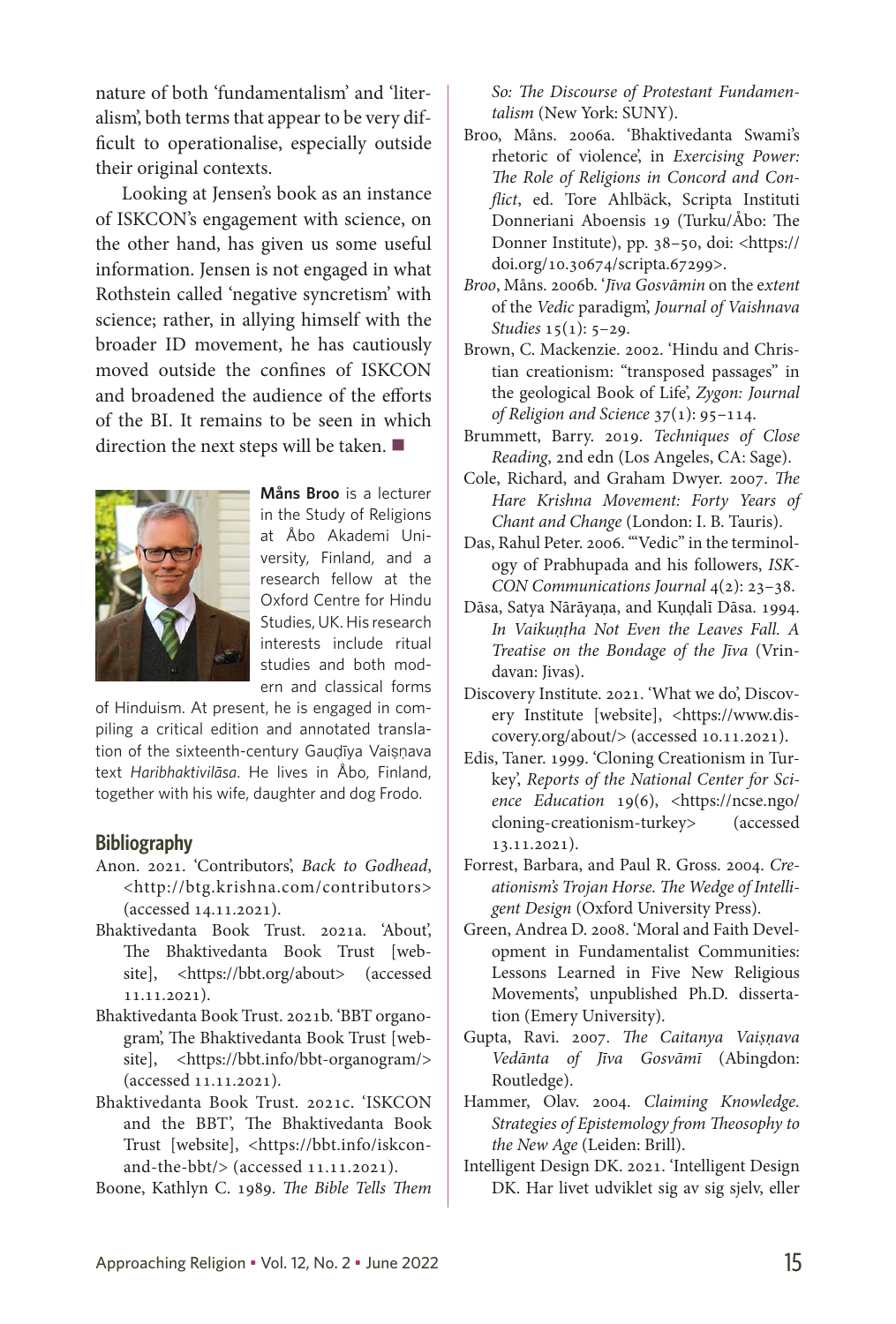er der træk, der tyder på en intelligent årsak?', Intelligent Design DK [website], <https://intelligentdesign.dk/> (accessed 30.11.2021).

- International Council on Biblical Inerrancy. 1979. 'The Chicago statement on Biblical inerrancy', Dallas Theological Seminary, Moshin and Turpin Libraries [website], <https://library.dts.edu/Pages/TL/Special/ ICBI\_1.pdf> (accessed 14.4.2022).
- ISKCON webpage, <https://www.krishna. com>.
- Jensen, Leif A. 2010. *Rethinking Darwinism: A Vedic Study of Darwinism and Intelligent Design* (Korsnäs: Bhaktivedanta Book Trust).
- Karapanagiotis, Nicole. 2021. *Branding Bhakti: Krishna Consciousness and the Makeover of a Movement* (Bloomington: Indiana University Press).
- Knott, Kim. 2000. 'In every town and village: adaptive strategies in the communication of Krishna Consciousness in the UK, the first thirty years', *Social Compass* 47(2): 153–67.
- Kojonen, Erkki Vesa Rope. 2014. 'Intelligent Design: A Theological and Philosophical Analysis', unpublished Ph.D. dissertation (University of Helsinki), <https://helda.helsinki.fi/bitstream/handle/10138/135937/ intellig.pdf> (accessed 9.11.2021).
- Lewis, James R. 2003. *Legitimating New Religions* (New Brunswick, NJ: Rutgers University Press).
- Lurquin, Paul F., and Linda Stone. 2007. *Evolution and Religious Creation Myths: How Scientists Respond* (New York: Oxford University Press).
- Marty, Martin E., and R. Scott Appleby (eds.). 1992. *The Glory and the Power: The Fundamentalist Challenge to the Modern World* (Boston, MA: Beacon Press).
- Merriam-Webster. 2021. 'Creationism', Mer*riam-Webster*, <https://www.merriam-webster.com/dictionary/creationism> (accessed 11.11.2021).
- Nanda, Meera. 2003. *Prophets Facing Backwards: Postmodern Critiques of Science and Hindu Nationalism in India* (New Brunswick, NJ: Rutgers University Press).
- Norelius, Per-Johan. 2009. 'Vedisk kreationism' – ISKCON (International Society for Krishna Consciousness) och polemiken

mot modern vetenskap', unpublished MA thesis (Gothenburg University), <https:// gupea.ub.gu.se/bitstream/2077/23213/1/ gupea\_2077\_23213\_1.pdf> (accessed 26.11.2021).

- Olivelle, Patrick. 1998. *The Early Upaniṣads: Annotated Text and Translation* (New York: Oxford University Press).
- Prabhupada, A. C. Bhaktivedanta Swami. 1979. *Life Comes from Life: A Startling Challenge to the Modern Scientific Theory of the Origin of Life and the Universe* (Los Angeles, CA: Bhaktivedanta Book Trust).
- Prabhupada, A. C. Bhaktivedanta Swami. 2021a. 'Morning walk from 18 December 1973', Bhaktivedanta Vedabase [website], <https://vedabase.io/en/library/tra nscripts/731218mwla/?query=big+bang #bb260942> (accessed 15.11.2021).
- Prabhupada, A.C. Bhaktivedanta Swami. 2021b. 'Lecture on Śrī Caitanya-caritāmṛta, Ādi-līlā 1.12, 5 April 1975', Bhaktivedanta Vedabase [website], <https://vedabase.io/en/library/ transcripts/750405ccmay/> (accessed 30.11.2021).
- Price, Robert M. 1984. 'Creationist and fundamentalist apologetics', *Creation/Evolution Journal* 4(4): 19–30.
- Rothstein, Mikael. 1996. *Belief Transformations: Some Aspects of the Relation between Science and Religion in Transcendental Meditation (TM) and the International Society for Krishna Consciousness (ISKCON)*, RENNER Studies on New Religions, vol. 2 (Aarhus University Press).
- Ruse, Michael. 2017. *Darwinism as Religion. What Literature Tells Us about Evolution* (Oxford University Press).
- Sharpe, Eric J. 1985. *The Universal Gītā. Western Images of the Bhagavadgītā* (London: Duckworth).
- *Śrīmad-Bhāgavatam, Eighth Canto. 'Withdrawal of the Cosmic Creations'*, with the original Sanskrit text, its Roman transliteration, synonyms, translation and elaborate commentary by His Divine Grace A. C. Bhaktivedānta Swami Prabhupāda (Los Angeles, CA: Bhaktivedanta Book Trust, 1988).
- Stähler, Axel and Klaus Stierstorfer (eds.). 2009. *Writing Fundamentalism* (Newcastle upon Tyne: Cambridge Scholars Publishing).